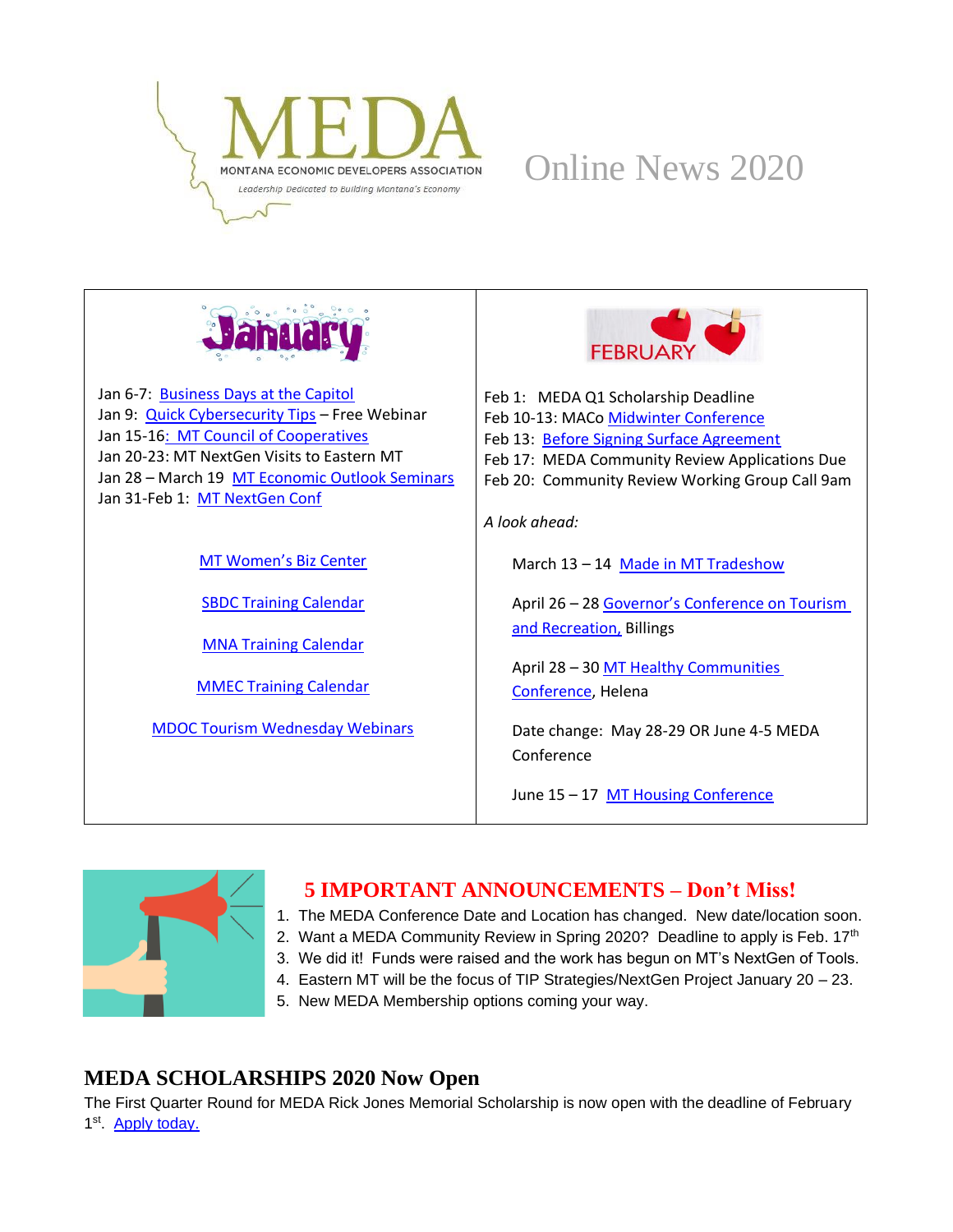#### **MONTANA'S NEXTGEN PROJECT BECOMES REALITY**

Thanks to the support of over 75 partners, MEDA and the Montana Chamber Next Generation of Economic and Community Development Tools project has become a reality. With a whirlwind start, TIP Strategies representatives Jeff Marcell and Elizabeth Scott held



We're In This Together





Above top: Steering Committee meets Above: Leadership/Stakeholder Luncheon Right: Listening Session with MDOC Leadership

meeting then a Leadership/Stakeholder Committee luncheon on December 16<sup>th</sup>, in Helena, to layout and review the project process. Also, as part of the two day visit the start of a long series of listening sessions began to glean information on economic development activities across Montana.

During the wrap-up session with the Steering Committee, Jeff and Elizabeth expressed their gratitude for a great start. The next series of listening sessions will be focused on Eastern Montana, January 20 – 23<sup>rd</sup>.

#### **[Presentation](https://www.medamembers.org/media/userfiles/subsite_48/files/2019-12-16%20MEDA%20Luncheon_FINAL.pdf)**

a Steering Committee



#### **RE-THINKING THE MEDA SPRING CONFERENCE**

You may recall that the date and location had been set in mid-May for the MEDA Spring Conference, in Kalispell. Due to the completion of the NextGen Study the end of May, it was decided to switch the Kalispell conference to the Fall of 2020 and hold a conference focusing on the results and implementation of the Next Generation of Tools study. The location will likely be Helena, and the dates will either be May 28-29 or June 4-5. Thanks for your patience; this change will be worth the wait.

#### **NEW! MEDA MEMBERSHIP OPTIONS: Individual or Corporate Sponsorship**

The MEDA Board cast a historic vote on December 20<sup>th</sup> and for the first time in MEDA history, membership options (beyond an individual membership) are becoming available. Watch for a special email coming your way with the changes spelled out.

#### **MEDA WORKING GROUPS UPDATE**

All partners, including MEDA Members and Non-Members, are welcome to join a Working Group.

- o **Wind Projects, Anyone? -** This group held a conference call on December 10th. Check out the notes and the resources [here.](https://www.medamembers.org/working-groups/wind-project-working-group) If you are interested in learning/sharing about wind projects in Montana, plan to join the group.
- o **MEDA Community Review Working Group** This [working group](https://www.medamembers.org/working-groups/community-review-working-group) is all about assisting with MEDA's Community Review process and resources. A meeting was held December  $5<sup>th</sup>$ ; the next is set for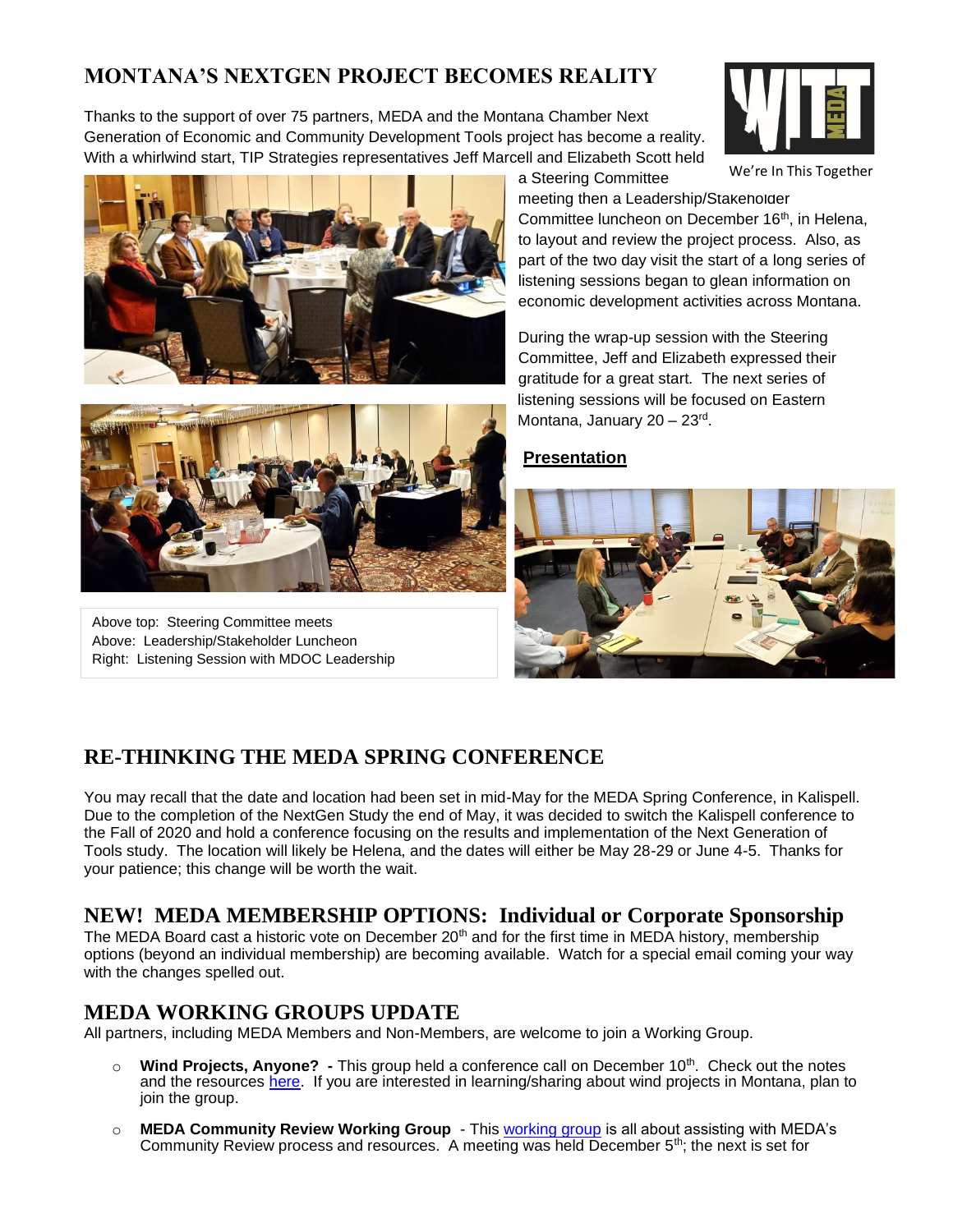February 20<sup>th</sup> at 9am. Notes [from the call.](https://www.medamembers.org/media/userfiles/subsite_48/files/MEDACRWGNotesDec52019.pdf) **Note the new deadline for applications - to hold a** *Community Review: February 17th!*

- o **MEDA Opportunity Zone Working Group** While this group has not met (a meeting is pending soon), you can learn from the MT Dept. of Commerce [presentation](https://www.medamembers.org/media/userfiles/subsite_48/files/2019_07_23%20OZ%20NADC%20Presentation%20Draft1.pdf) shared at the NADC conference this summer.
- o **MEDA [Remote Work](https://www.medamembers.org/working-groups/remote-work/?cat=Remote+Work) Working Group** –Anne Boothe organized a meeting on December 4th, to share updates on the remote work topic. Review [the previous minutes here](https://www.medamembers.org/working-groups/remote-work/p/item/10453/remote-worker-notes-dec-4-2019) and check out the interesting [Grow](https://growremote.ie/)  [Remote](https://growremote.ie/) website.

#### **FORT BENTON COMMUNITY REVIEW PHASE 2 AND 3 REPORT**

The Fort Benton Phase 2 and 3 Team [completed its report.](https://www.medamembers.org/media/userfiles/subsite_48/files/FortBentonPhase2and3Report.pdf) Fort Benton now has a coach and working groups in place to complete its action plan goals. If you would like to read the combined report from start to finish, here is [the link.](https://www.medamembers.org/media/userfiles/subsite_48/files/FortBentonReportPhase12017andPhase22019Combined.pdf)





#### **DON'T MISS ONE PERSON**

Census 2020 postcards will start hitting Montana mailboxes in mid-March. Stay up-to-date on the decennial Census, learn ways to support Census outreach efforts, and share your upcoming Census events with us. Sign up [to receive this weekly newsletter here.](https://lnks.gd/l/eyJhbGciOiJIUzI1NiJ9.eyJidWxsZXRpbl9saW5rX2lkIjoxMDUsInVyaSI6ImJwMjpjbGljayIsImJ1bGxldGluX2lkIjoiMjAxOTEyMTkuMTQ2MDQyMDEiLCJ1cmwiOiJodHRwczovL3B1YmxpYy5nb3ZkZWxpdmVyeS5jb20vYWNjb3VudHMvTVRET0Mvc3Vic2NyaWJlci9uZXc_cXNwPU1URE9DXzIifQ.cEcbY9c4X6lj5JuYOXPx8GevnKaiyd5s4YP6iSolu64/br/73376685644-l)

#### **TOOLS AND OPPORTUNITIES FOR YOU**

Check out the information below to learn of new tools and opportunities for you as you work in the field of Economic Development.

#### **Treasury and IRS Issue Final Regulations on Opportunity Zones**

Yesterday, Thursday December 20, the U.S. Treasury Department and the IRS issued final regulations regarding the implementation of the Opportunity Zones tax incentive. The final rules provide clarity for Opportunity Funds and their eligible subsidiaries in determining qualification and levels of investment in Opportunity Zones. They also provide guidance on the types of capital gains that qualify for Opportunity Zone investments. Please click [here to view the regulations,](https://www.irs.gov/pub/irs-drop/td-9889.pdf) and click [here to view FAQs.](https://home.treasury.gov/system/files/136/Treasury-Opportunity-Zone-Final-Regulations-FAQ-12-19-19.docx)

- $\Rightarrow$  New Partner Resources Available at [CENSUS.MT.GOV](https://lnks.gd/l/eyJhbGciOiJIUzI1NiJ9.eyJidWxsZXRpbl9saW5rX2lkIjoxMDYsInVyaSI6ImJwMjpjbGljayIsImJ1bGxldGluX2lkIjoiMjAxOTEyMTkuMTQ2MDQyMDEiLCJ1cmwiOiJodHRwczovL2xua3MuZ2QvbC9leUpoYkdjaU9pSklVekkxTmlKOS5leUppZFd4c1pYUnBibDlzYVc1clgybGtJam94TURrc0luVnlhU0k2SW1Kd01qcGpiR2xqYXlJc0ltSjFiR3hsZEdsdVgybGtJam9pTWpBeE9URXlNVE11TVRReU9EZzFNekVpTENKMWNtd2lPaUpvZEhSd2N6b3ZMMk5sYVdNdWJYUXVaMjkyTDBObGJuTjFjeTB5TURJd0wxSmxjMjkxY21ObGN5SjkuOHV3MC1mTV9fbW1HdVdOeTBhSlZyM2M3QjVYVHFSUE9zenEyZThOZnJ0cy9ici83MjkyMTE1MzI0NC1sIn0.rAvmdzufE6pDQAZN5nXMIgWxemY0YF62lZFiwS4YAZM/br/73376685644-l) Updates to CENSUS.MT.GOV have been made this week and the site has additional information and resources for partners to use and distribute. Eleven new fact sheets and flyers were added in the "Resources" section. They include flyers geared toward complete count committees, group housing, military, college students, rural healthcare, children, and security. Additional flyers will continue to be added on a regular basis in the following weeks.
- $\Rightarrow$  Montana has many business assistance tools [here.](http://marketmt.com/BusinessAssistance) Want to receive updates from the Department of **Commerce? Subscribe to receive email [updates](https://public.govdelivery.com/accounts/MTDOC/subscriber/new?qsp=MTDOC_2) here.**

#### *Destination Development Webinars*

The Destination Development Association has a plethora of resources to inspire and empower local stakeholders and local organizations with their efforts to becoming vibrant, sustainable, and thriving destinations that will attract new investment, are fantastic places to live, and that visitors will gravitate to every chance they get. One of the resources is easy to watch and digest how-to videos and accompanying guides on every place-making, tourism, downtown, and economic development topic you can imagine. As a courtesy to our tourism partners, the Tourism Grant Program is happy to host a Wednesday Webinar Series on the 2nd Wednesday of each month.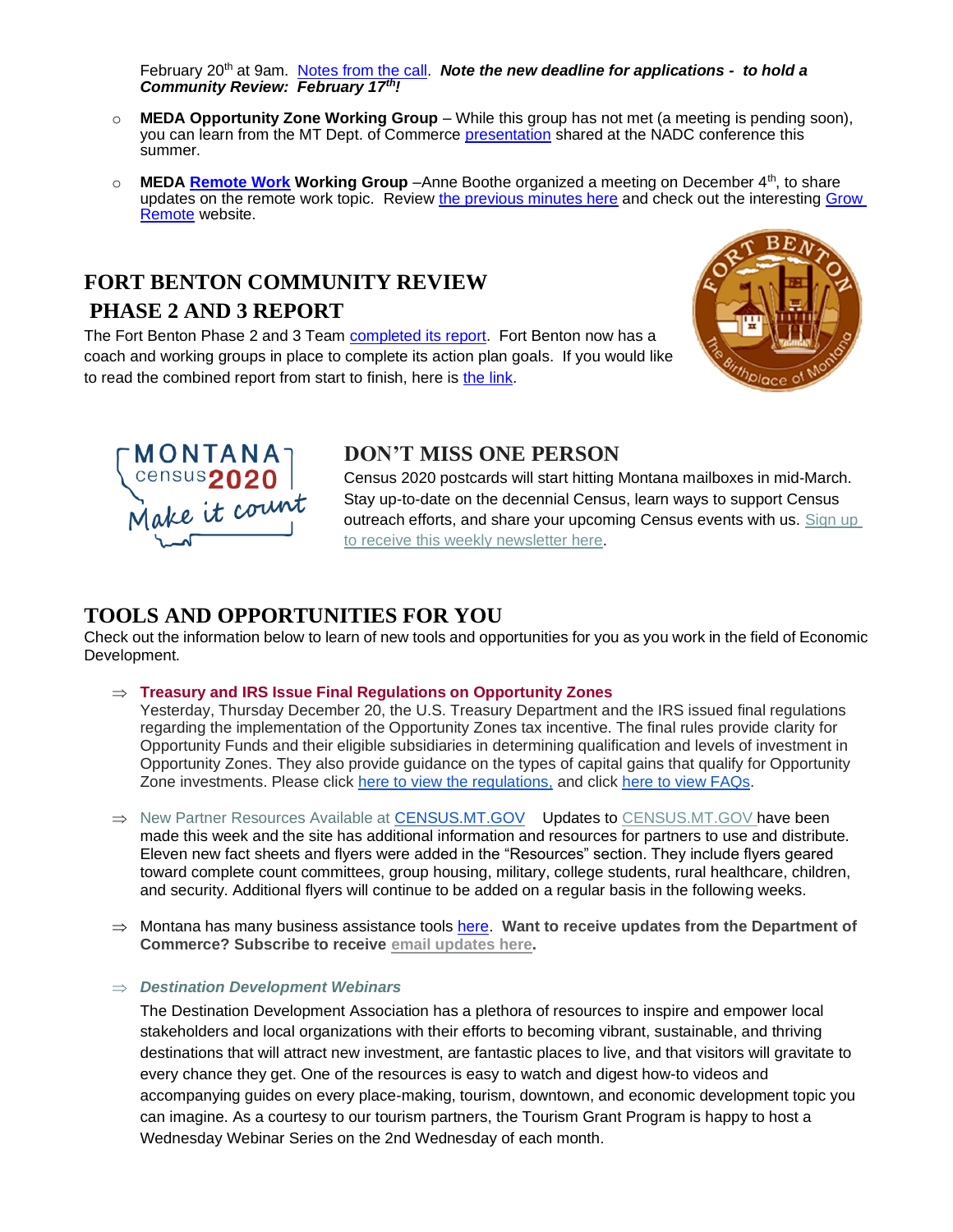Here is what the 2020 proposed line-up of webinars looks like:

| Date          | Webinar                                                                  | Speaks to<br><b>Downtowns</b> | Speaks to<br>Funding | Speaks to<br>Marketing | Speaks to<br>Development |
|---------------|--------------------------------------------------------------------------|-------------------------------|----------------------|------------------------|--------------------------|
| Jan 8         | Fixing Downtown: Where Do We Start?                                      | ✓                             |                      |                        |                          |
| <b>Feb 12</b> | <b>Business &amp; Community Signage</b>                                  | ✓                             |                      |                        | ✓                        |
| March 11      | The Art of Wayfinding                                                    | ✓                             |                      |                        | √                        |
| Apr 8         | Economic Impact: Downtown & Tourism                                      | √                             | √                    |                        | √                        |
| May 13        | Visitor Information Centers in the Digital Age                           | ✓                             |                      |                        | √                        |
| June 10       | Getting Everyone on the Same Page, Pulling in<br>the Same Direction      |                               | √                    |                        |                          |
| July 8        | Breaking Down the Silos: Creating Winning<br>Partnerships                |                               | ✓                    |                        |                          |
| <b>Aug 12</b> | Community Marketing on a Minuscule Budget                                |                               |                      | ✓                      |                          |
| Sept 9        | Turning Your Shoulder Seasons into Peak Seasons                          |                               |                      | √                      |                          |
| <b>Oct 14</b> | Making the Most of Social Media                                          |                               |                      | ✓                      |                          |
| <b>Nov 11</b> | Great Ideas That Will Make You a Fantastic<br><b>Holiday Destination</b> |                               |                      | ✓                      | ✓                        |
| Dec 9         | Seven Deadly Sins of Destination Marketing                               |                               |                      | ✓                      |                          |

Please register [here](https://lnks.gd/l/eyJhbGciOiJIUzI1NiJ9.eyJidWxsZXRpbl9saW5rX2lkIjoxMDcsInVyaSI6ImJwMjpjbGljayIsImJ1bGxldGluX2lkIjoiMjAxOTEyMjAuMTQ2Mzk5OTEiLCJ1cmwiOiJodHRwczovL2F0dGVuZGVlLmdvdG93ZWJpbmFyLmNvbS9yZWdpc3Rlci84OTgyNDA3ODcwMDE0MDY4MjM3In0.uAWw_19i_uhzae6gcU_7gnHeHnh0xgibUoP1K7HqGBg/br/73398737409-l) if your entity or organization is interested in community efforts to become a vibrant, sustainable, and thriving destination.



Save the date for this unique "Surface Agreement" workshop and watch for registration to be available.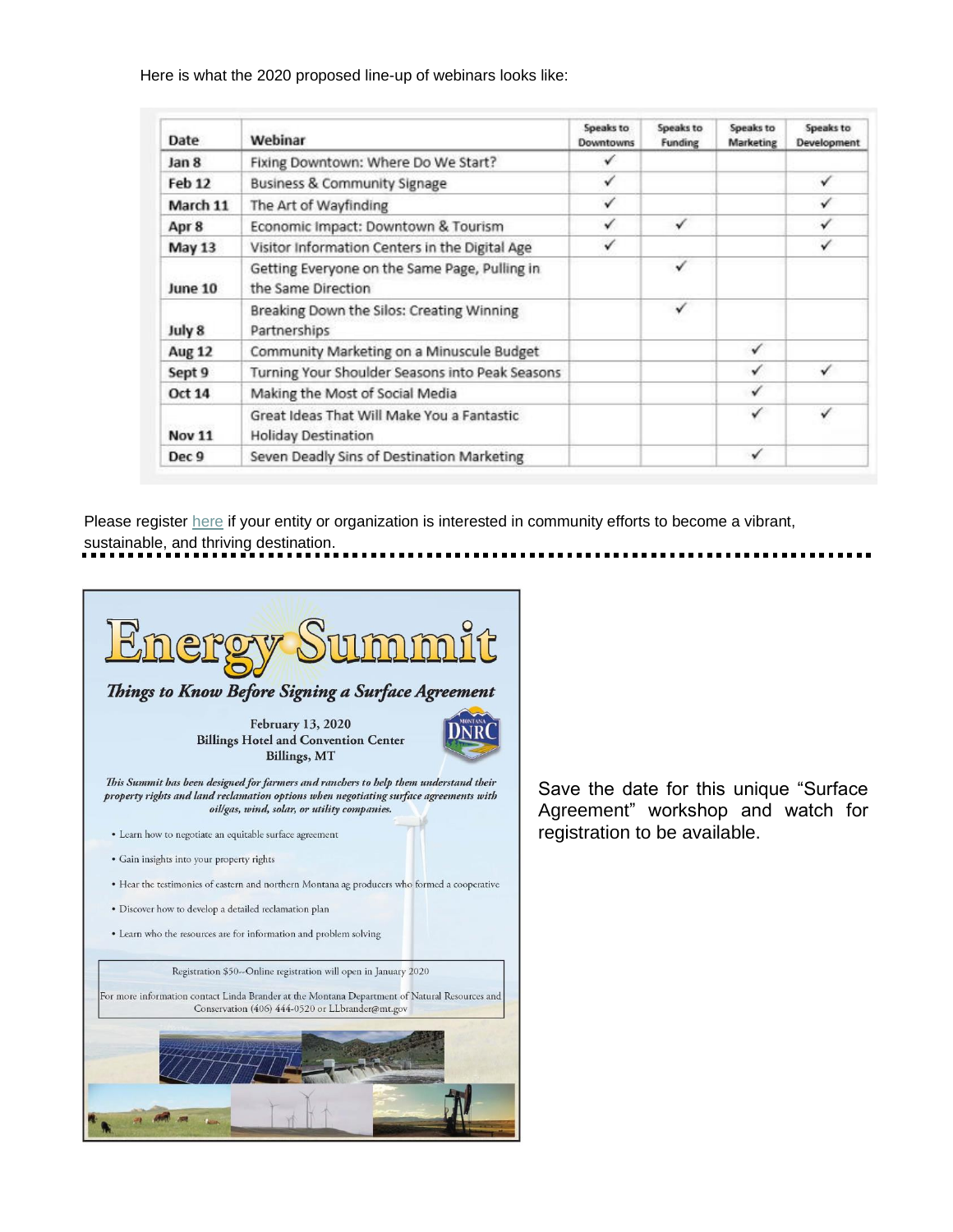*This webinar will give actionable tips to better protect your business from cyberattack.*

[Register Here](https://mtsbdc.ecenterdirect.com/events/4357)

# **Small Business Webinar Series 2020**

#### **Quick Cybersecurity Tips to Keep Your Company Safe** Thursday, January 9th, 2020 11 AM, MST This webinar will give actionable tips to better protect your business from cyberattack. **Justin Jones Register at Associate Vice President** https://mtsbdc.ecenterdirect.com/events/4357 **IT Risk Manager** D.A. Davidson<br>Great Falls, MT ts provide an overview of small busine oment topics and mean experience and overview or simula unsurely as development topics and<br>phone in or type or chat questions or comments. We will follow-up with<br>requests for additional information. All webinars are free and open the publi www.dadavidson.co Join the webinar live or access the recorded webinar and see additional resources at and see additional resources at<br>http://www.msucommunitydevelopment.org/smallbusiness.html<br>For questions, email commdev@montana.edu **Additional Webinar Series Support Sponsors** M AMERICA'S **POWERED BY MONTANA TVCAL FA** SBDC **EXTENSION** MONTANA **MONTANA MEDA** MONTANA M it with the U.S. Small Business Administration. All o<br>.necessarily reflect the views of the SBA. Reasonat opinions, conclusions or recommends<br>able accommodations for persons with<br>tontana.edu or (406) 994-1750. MONTANA The Montana State University Extension Service is an ADA/EO/AA/Veteran's Preference Employer and Provider of Educational Outr

### **GRANT OPPORTUNITIES**

**[Indian Community Development Block Grant](https://ukhmrc.links.govdelivery.com/l/eyJhbGciOiJIUzI1NiJ9.eyJidWxsZXRpbl9saW5rX2lkIjoxMjIsInVyaSI6ImJwMjpjbGljayIsImJ1bGxldGluX2lkIjoiMjAxOTEyMTcuMTQ0NjQ3NDEiLCJ1cmwiOiJodHRwczovL3d3dy5ncmFudHMuZ292L3dlYi9ncmFudHMvc2VhcmNoLWdyYW50cy5odG1sP2tleXdvcmRzPUlDREJHIn0.KN0iRMYXlsRKIIElD6x_u5aLW1mN5yqtY9R9LAyCnGc/br/73265211466-l)**

U.S. Department of Housing and Urban Development provides funding to develop Indian and Alaska Native communities. Funding can support the housing development, living environment improvement, and economic opportunities primarily for persons with low- and moderate- incomes. **Application Deadline: February 3, 2020**

**[Tribal Energy Infrastructure Development](https://ukhmrc.links.govdelivery.com/l/eyJhbGciOiJIUzI1NiJ9.eyJidWxsZXRpbl9saW5rX2lkIjoxMjMsInVyaSI6ImJwMjpjbGljayIsImJ1bGxldGluX2lkIjoiMjAxOTEyMTcuMTQ0NjQ3NDEiLCJ1cmwiOiJodHRwczovL2VlcmUtZXhjaGFuZ2UuZW5lcmd5Lmdvdi9EZWZhdWx0LmFzcHgjRm9hSWRmZTVkY2ZhMy0yNzg2LTRjMDMtYWUyOS1lNzc5MjZlNDZmMzUifQ.B0uphnxrILs7dwwuTGqlb_vtjFfZNpiuasMVFU6oy2Q/br/73265211466-l)**

U.S. Department of Energy's Office of Indian Energy Policy and Programs provides funding to support Indian tribes, including Alaska Native Regional Corporations and Village Corporations, Intertribal Organizations, and Tribal Energy Development Organizations that are interested in developing their energy resources. **Application Deadline: February 6, 2020**

- Check out the updated website from **MSU Extension** and their great list of grants! <http://msucommunityresources.org/GrantOpportunities.html>
- $\Rightarrow$  MEDA is a member of [GrantStation.](https://grantstation.com/index.asp) Email [gloria](mailto:gloria@medamembers.org) if you would like the username and password.
- $\Rightarrow$  The DNRC Renewable Resource Grant and Loan Program (RRGL) is accepting planning grant applications. Register and apply at [www.fundingmt.org.](https://lnks.gd/l/eyJhbGciOiJIUzI1NiJ9.eyJidWxsZXRpbl9saW5rX2lkIjoxMTEsInVyaSI6ImJwMjpjbGljayIsImJ1bGxldGluX2lkIjoiMjAxOTEyMTkuMTQ2MDQyMDEiLCJ1cmwiOiJodHRwczovL3VybGRlZmVuc2UuY29tL3YzL19faHR0cHM6L2xua3MuZ2QvbC9leUpoYkdjaU9pSklVekkxTmlKOS5leUppZFd4c1pYUnBibDlzYVc1clgybGtJam94TURBc0luVnlhU0k2SW1Kd01qcGpiR2xqYXlJc0ltSjFiR3hsZEdsdVgybGtJam9pTWpBeE9URXlNVFl1TVRRek9ETTBOREVpTENKMWNtd2lPaUpvZEhSd09pOHZkM2QzTG1aMWJtUnBibWR0ZEM1dmNtY2lmUS40UTd2bXRWVXFFdXUtU0FXVXlrQ1lybkxXMVRaTDkxbmd2VEhkdktwNVFnL2JyLzczMTYzMzQyNDQ1LWxfXzshIUdhYWJvQSE3b0JlbkswdVVWaHdka3JmZE9Sa1QxSkNNSkFVZ0RESWZwTjRSd1dyRUpuUFVPR2xPS0J5YlRoVWV2a05ibzAlMjQifQ.gD_DxIu1sSmsnXAJLD6G6GsOwDVEKEEo3qb8Lquk2ck/br/73376685644-l) The current grant cycle closes Jan. 31, 2020.